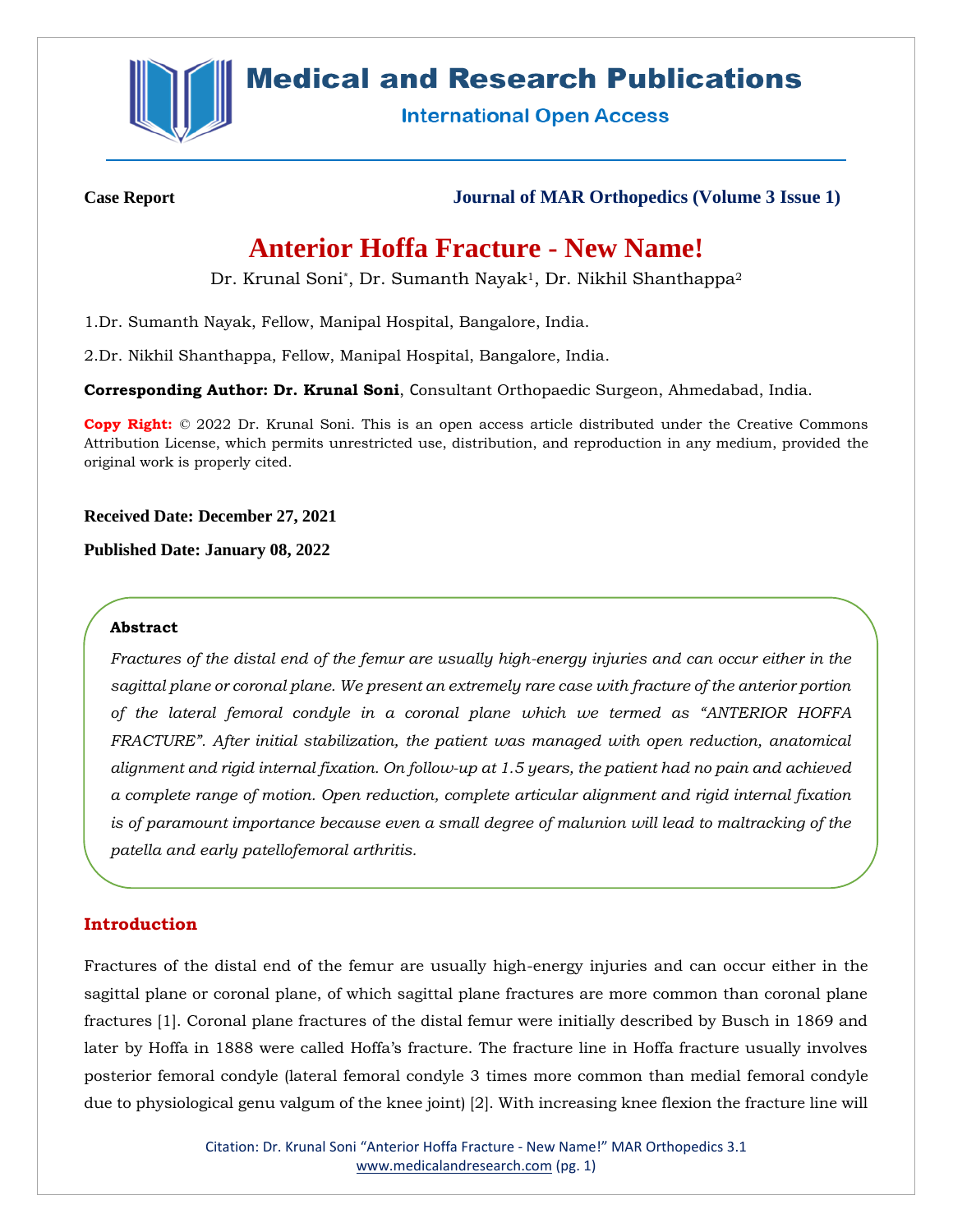occur farther from the posterior cortex [3]. The Letenneur classification, computed tomography (CT) classification, the AO classification are widely used to categorize Hoffa fractures and all these classifications describe Hoffa's fracture to the posterior femoral condyle.

We present an extremely rare case with fracture of the anterior portion of the lateral femoral condyle which we termed as "*ANTERIOR HOFFA FRACTURE*"

#### **Case Report**

#### History and Examination

A 24-year-old male patient had a road traffic accident with direct injury to the left distal femur and knee. On examination patient was vitally stable with No Head/ Chest/ Abdominal trauma, Hip and Spine examination was normal. On Local Examination of Left knee - A 5\*1 cm lacerated wound (Fig. 1) on the anterior aspect of the left knee with fractured patella bone fragment with fractured distal anterior femur noted, distal neuro vasculature was normal. ATLS protocol was followed and after stabilizing the patient, thorough wound wash was given, intravenous antibiotics were administered as per hospital policy, wound packed and limb splinted.



**Fig.1.** 5\*1cm lacerated wound over the anterior aspect of the left knee

On the radiographic evaluation of the left knee (Fig. 2 & 3), a displaced anterior portion of the lateral femoral condyle fracture (in the coronal plane) with patella fracture was noted.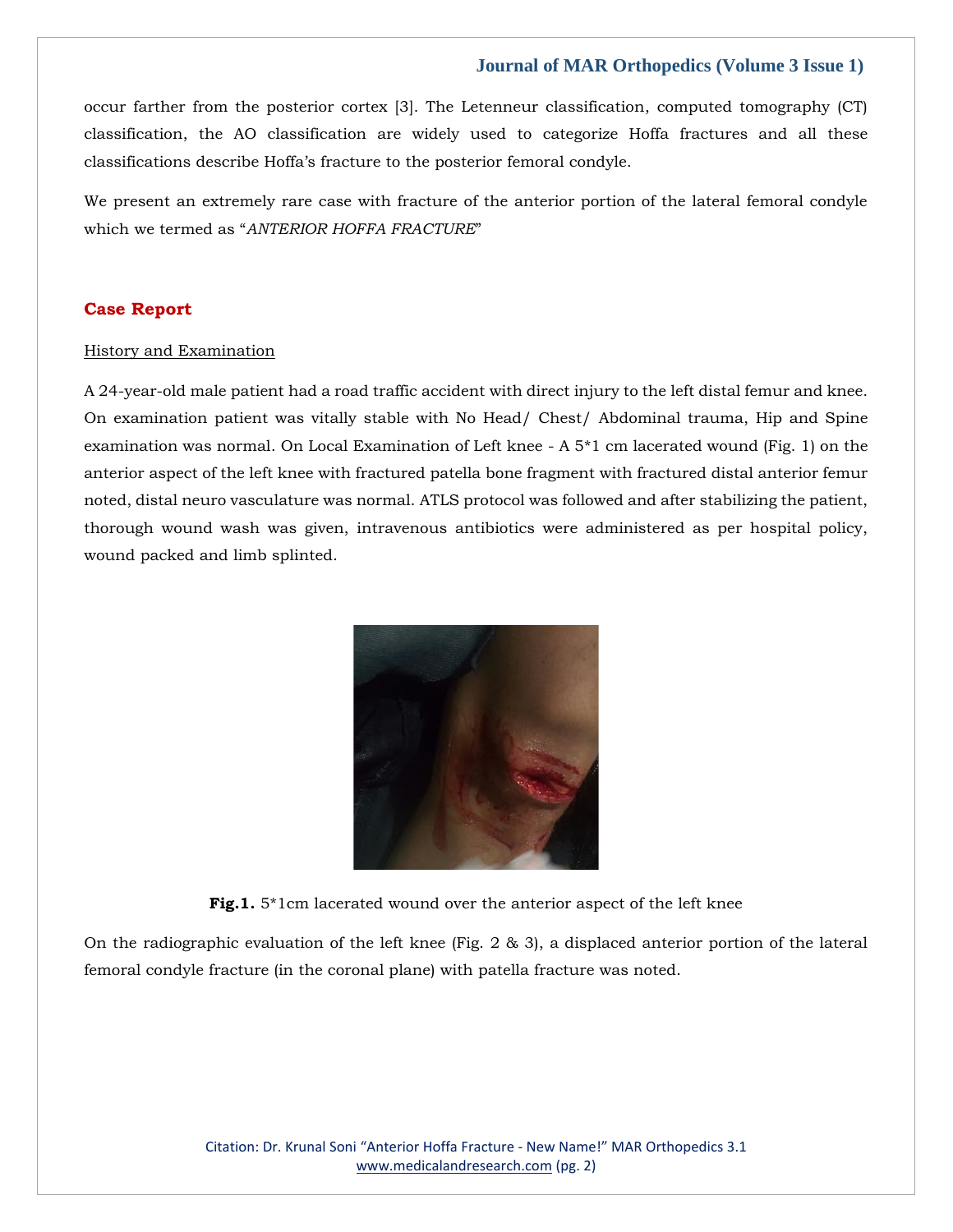

**Fig. 2 & 3.** X-ray Left Knee AP and Lateral view indicating displaced fracture of the anterolateral femoral condyle (in the coronal plane) and patella fracture.

#### **Intraoperative**

After the pre-anesthetic assessment, the patient was posted for open reduction and internal fixation. Wound margins extended both medially and laterally to adequately expose distal femur fracture and patella fracture (Figs. 4A & 4B) and thorough debridement of the wound was done.



**Fig.4A & B.** - Fracture of the anterolateral femoral condyle in the coronal plane with communited fracture of the patella

Initially, distal femur fracture was addressed. Clots and debris were removed from the fracture margins using a scoop. The reduction was achieved using a pointed reduction clamp (Fig. 5A) and held temporarily using kirschner wires(K-wires) and fixed using appropriately sized three 4mm partially

> Citation: Dr. Krunal Soni "Anterior Hoffa Fracture - New Name!" MAR Orthopedics 3.1 [www.medicalandresearch.com](http://www.medicalandresearch.com/) (pg. 3)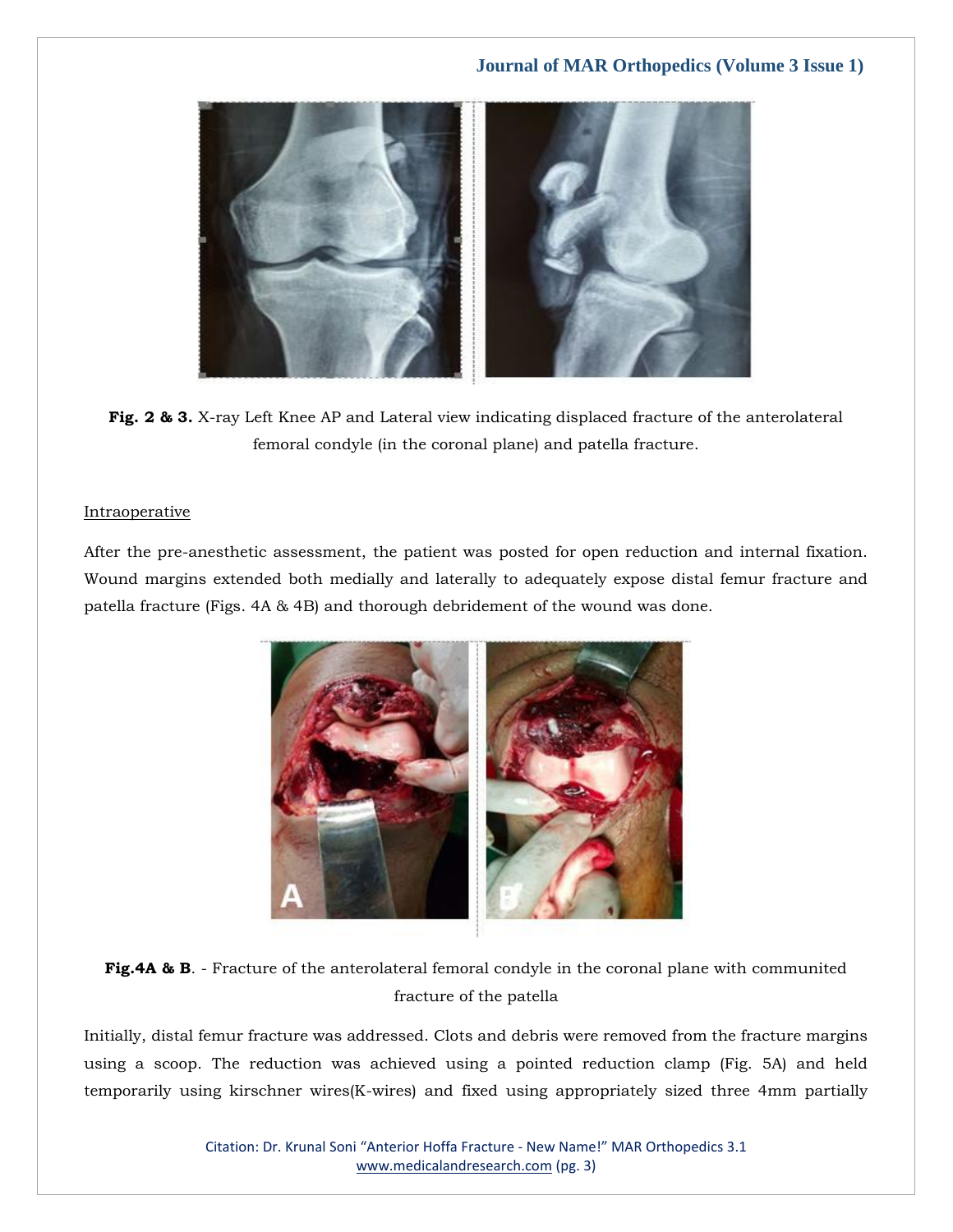threaded cannulated screws in lag mode to secure compression across the fracture (Figs. 5B & 5C). The joint reduction was confirmed under IITV (Fig. 5D). The screw head was countersunk to avoid damage to the opposing articular cartilage.



**Fig 5: A.** IITV image view demonstrating reduction of distal femur fracture using pointed reduction clamp

**B & C.** Intraoperative view after fixation of distal femur condyle with 3  $*$  4mm partially threaded cancellous screws.

**D.** IITV image of fixation of distal femur fracture using 3  $*$  4mm partially threaded cancellous screws.

For additional stabilization of *ANTERIOR HOFFA FRACTURE*, a 4.5mm Low Contact- Dynamic Compression plate (LC-DCP) was used in neutralization mode with appropriate size screws (Figs 6A & 6B) and then open reduction and fixation of the patella was achieved using 2\* 2mm K-wires and 20G wire loop in the figure of 8 tension band principle (Figs. 6C & 6D)

> Citation: Dr. Krunal Soni "Anterior Hoffa Fracture - New Name!" MAR Orthopedics 3.1 [www.medicalandresearch.com](http://www.medicalandresearch.com/) (pg. 4)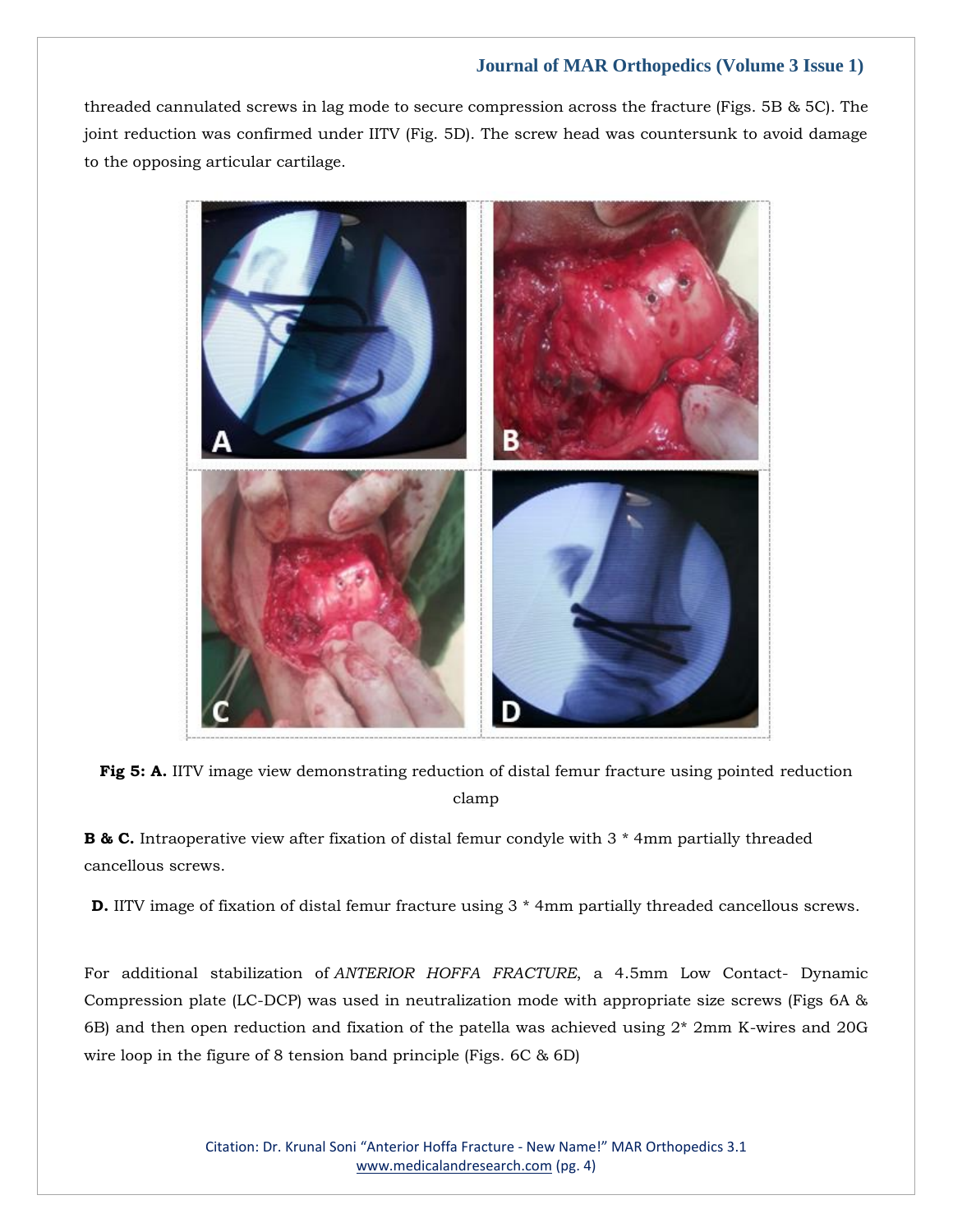

**Fig. 6: A & B.** AP and Lateral IITV image of distal femur fracture fixation using LC-DCP in Neutralisation mode to stabilize the construct

**C & D.** AP and Lateral IITC image of Community fracture patella fixed using 2\* 2mm K-wires and 20G wire loop

Thorough wash given and patellar retinaculum sutured and the wound closed layerwise. Post-op x-ray of Left distal femur with patella showed excellent tibiofemoral and patella-femoral joint reduction (Fig. 7A & 7B)

> Citation: Dr. Krunal Soni "Anterior Hoffa Fracture - New Name!" MAR Orthopedics 3.1 [www.medicalandresearch.com](http://www.medicalandresearch.com/) (pg. 5)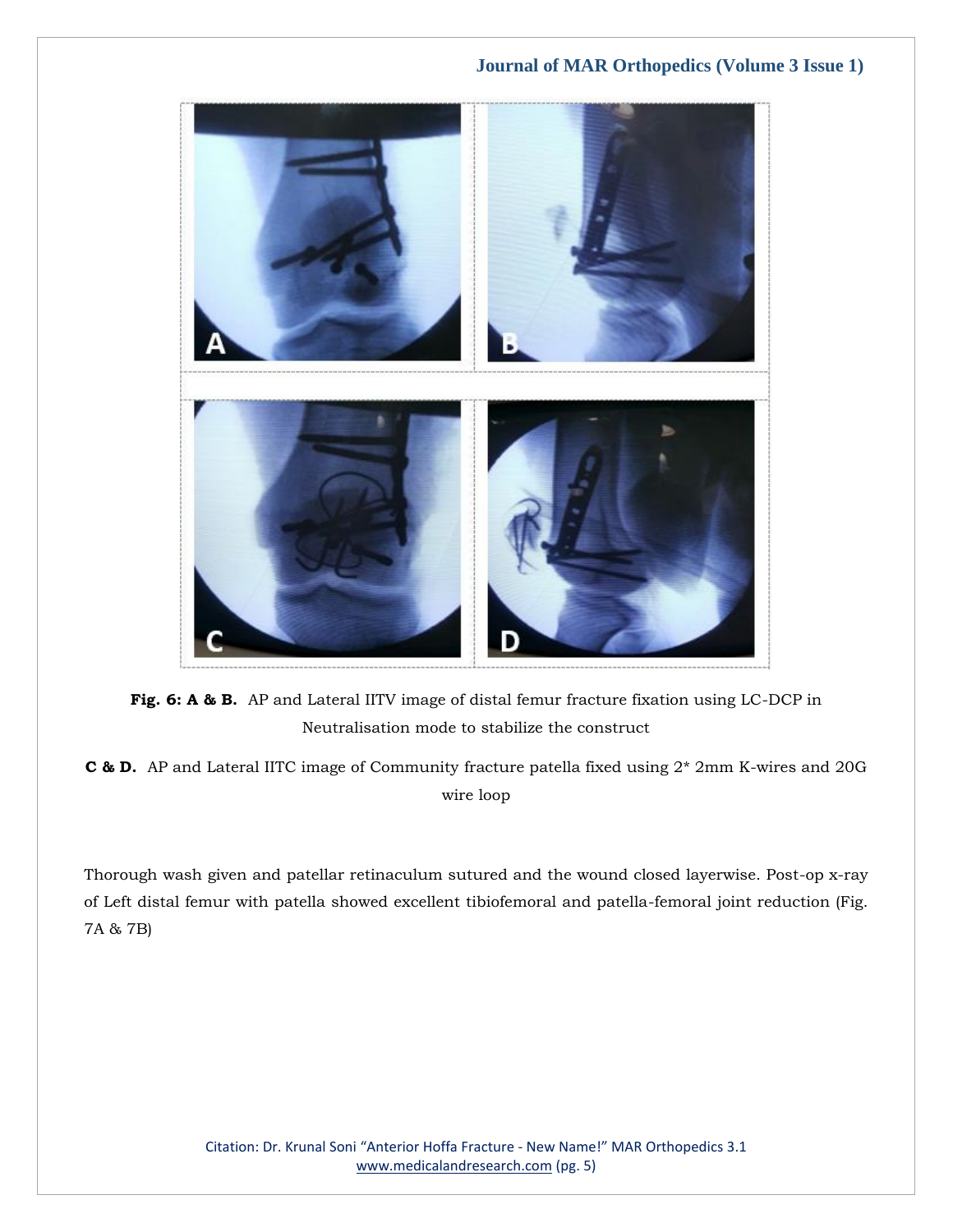

**Fig. 7A & B.** Post-op Xray Left AP and Lateral View Distal Femur with patella

Postoperatively- Knee was immobilized for initial 24-48 hours for oedema to subside. The negative suction Drain was removed on day 2. Stitch removal was done on day 14. Initially, passive knee joint movement was allowed and then gradually active movements were initiated. The patient was initially Non-weight bearing for 8-10 weeks then partial weight-bearing for 4 weeks and then full weight bearing.

On Follow up at 1.5 years, the patient achieved full range of motion with no restriction (Fig. 9) or pain and an X-ray of the Left distal femur and patella showed complete union with normal articular congruity (Fig.8A & 8B).



**Fig. 8A & B.** Xray Left AP and Lateral View Distal Femur with patella

Citation: Dr. Krunal Soni "Anterior Hoffa Fracture - New Name!" MAR Orthopedics 3.1 [www.medicalandresearch.com](http://www.medicalandresearch.com/) (pg. 6)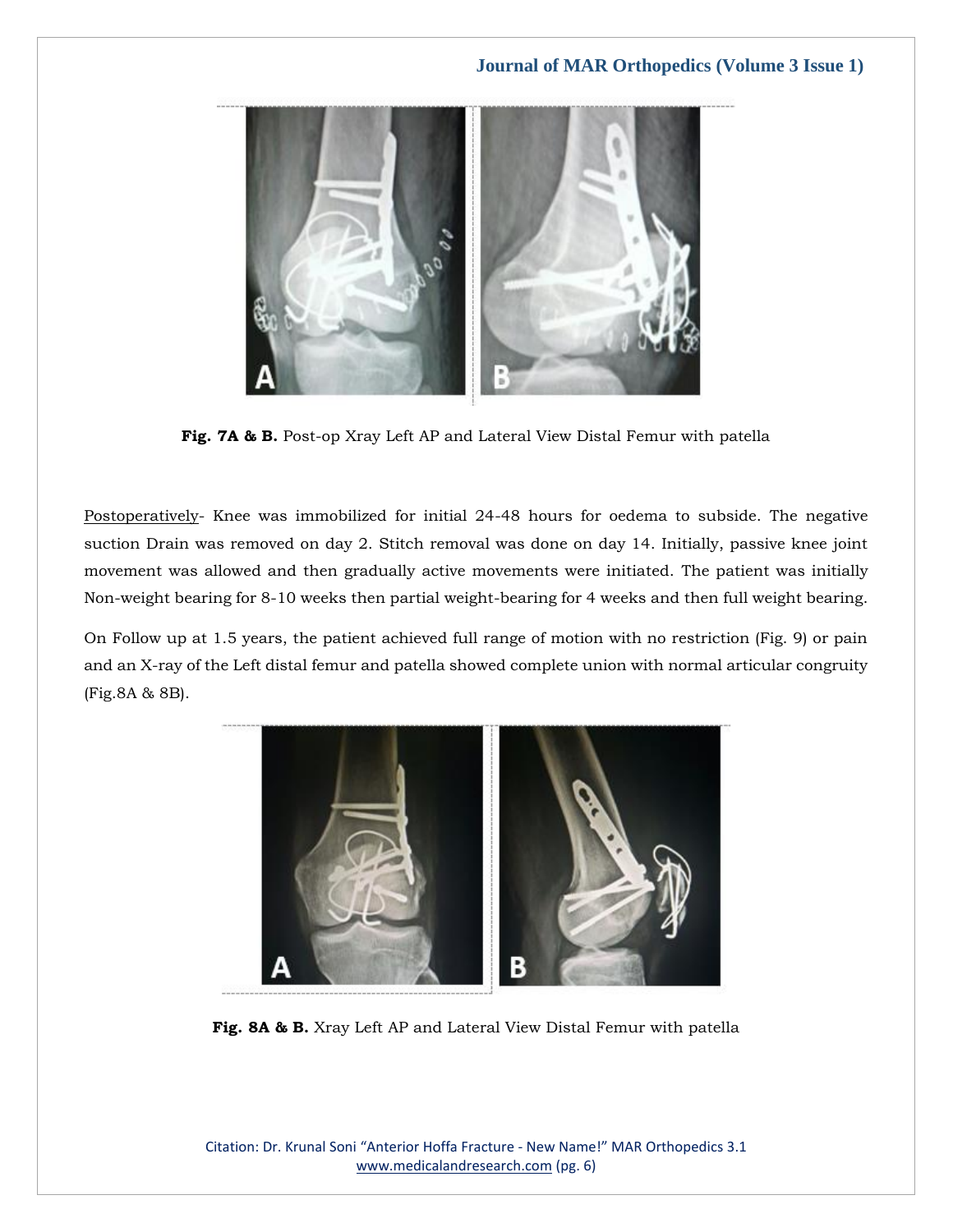

**Fig. 9 A, B, C, D.** 1.5 year Follow up. Full Range of motion.

## **Learning Points**

1.Fracture of the Antero-lateral femoral condyle (ANTERIOR HOFFA FRACTURE) in the coronal plane is an extremely rare injury and very limited literature and cases exists on Antero-Lateral Femoral condyle fracture

2.The mechanism of injury is different from that of Hoffa"s fracture. In ANTERIOR HOFFA FRACTURE there is direct injury to anterolateral femoral condyle resulting in shearing of the anterior portion of lateral femoral condyle while in Hoffa's fracture the force vector is transmitted from tibial plateau to posterior femoral condyle resulting in shearing of posterior femoral condyle [3].

3.ANTERIOR HOFFA FRACTURE can be easily missed on AP radiographs ( Fig. 2 ), so it is very important to get both AP and Lateral views and when in doubt to get a CT Scan done.

4.It is important to distinguish Anterior Hoffa's fracture from Osteochondral fractures because management differs.

5.Open reduction and perfect anatomical alignment with rigid internal fixation are necessary. Even a small degree of malunion will lead to maltracking of the patella and early patellofemoral arthritis.

**Conflict of Interest** -The authors declare no conflicts of interest.